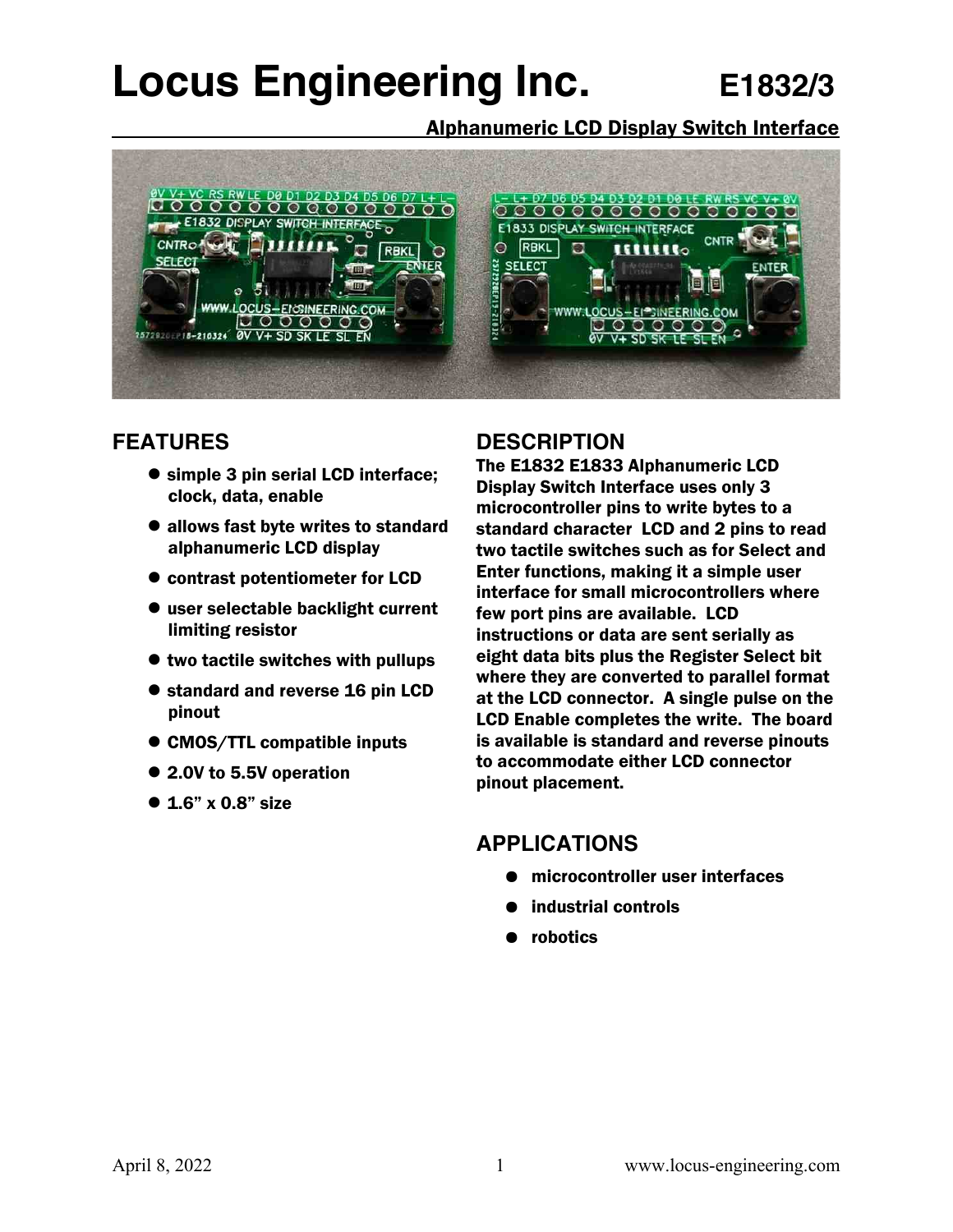| <b>Parameter</b>            | Rating                  |
|-----------------------------|-------------------------|
| Input Voltage to GND        | $-0.3$ to $+7.0V$       |
| Operating temperature range | -40 to +85 $^{\circ}$ C |
| Storage temperature range   | -65 to +150 °C          |
| Maximum output current      | $+/-25mA$               |

#### **Table 1. Absolute Maximum Ratings**

#### **Table 2. Electrical Characteristics**

Test Conditions: Supply Voltage  $V_{dd} = +5.0V$ ,  $T_{ambient} = 25^{\circ}$  C, unless otherwise specified

| Symbol           | <b>Parameter</b>             | Min.     | Typ. | Max.   | <b>Unit</b>               |
|------------------|------------------------------|----------|------|--------|---------------------------|
| $\rm V_{dd}$     | Supply voltage               | 2.0      | 5.0  | 5.5    | V                         |
| $I_{dd}$         | Supply current, no LCD       |          | 1.1  |        | mA                        |
| $\rm V_{IH}$     | Digital high input voltage   | 0.7Vdd   |      |        | V                         |
| $V_{IL}$         | Digital low input voltage    |          |      | 0.3Vdd | $\boldsymbol{\mathrm{V}}$ |
| $V_{OH}$         | Digital high output voltage  |          |      | Vdd    | V                         |
| $V_{OL}$         | Digital low output voltage   |          |      |        | V                         |
| $T_{\rm su}$     | Data setup time before clock | 8.5      |      |        | nsec                      |
| T <sub>h</sub>   | Data hold time after clock   | $\Omega$ |      |        | nsec                      |
| $F_{\text{max}}$ | Maximum clock rate           |          |      | 45     | <b>MHz</b>                |
| $W_{ch}$         | Character write time         |          | 60   |        | usec                      |

#### **General Precautions**

Charged devices and circuit boards can discharge without warning. Proper ESD precautions should be followed to avoid failure.

This device is not authorized for use in any product where the failure or malfunction of the product can reasonably be expected to cause failure in a life support system or to significantly affect its operation. Locus Engineering Inc. reserves the right to make changes at any time without notice to improve product features or reliability.

Information is provided by Locus Engineering Inc. with the best of intentions without any warranty expressed or implied. As such Locus Engineering Inc. disclaims all liabilities or responsibilities for any use of the information, any inaccuracies or fitness for a particular purpose.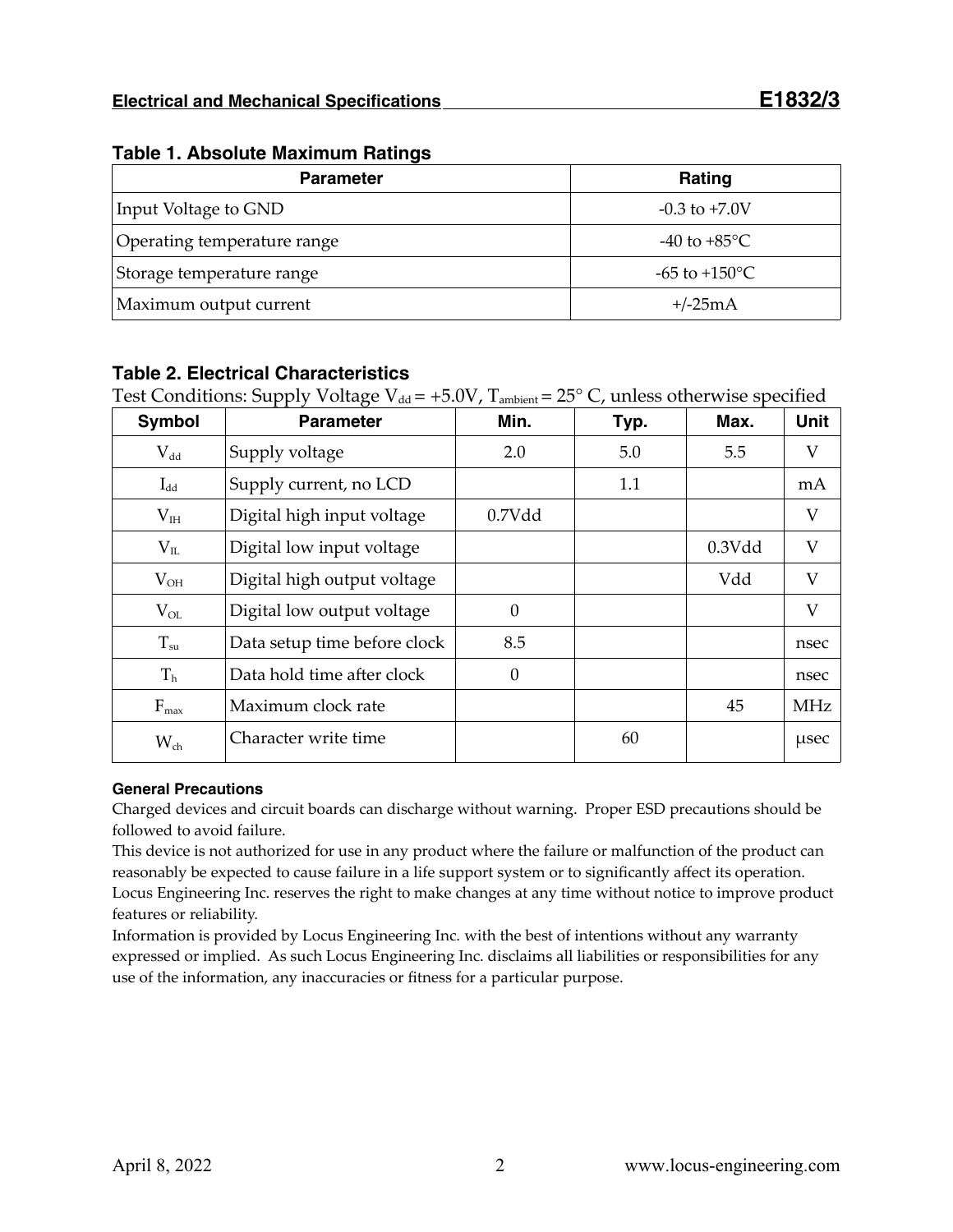## **Power Supply**

The E1832/3 module will operate from voltages between +2.0V to +5.5V, and uses approximately 1mA of current when both switches are closed. The LCD uses additional current as well if the backlight is used. The microcontroller driving the E1832/3 module should operate from the same supply voltage as the LCD to prevent logic level incompatibilities.

### **Digital I/O**

The microcontroller pins driving the LCD interface SD (Serial Data), SK (Serial Clock), and LE (LCD Enable) should be set to push-pull. If these pins are set to open-drain, the timing waveforms will not be correct. The LCD interface signals are all active high. The microcontroller pins monitoring the Select and Enter switches should be set to opendrain inputs. The switches produce an active low output when pressed, otherwise the 10K pullup resistors keep the switch outputs high.

#### **LCD Reset**

The LCD module should be initialized as per the manufacturer's recommendations. In addition, wait 100msec following power-up before initializing the LCD to ensure a proper reset.

### **LCD Contrast**

A potentiometer allows the display contrast to be set using a fine blade flat screwdriver.

#### **LCD Backlight**

Check the manufacturer's datasheet for the backlight characteristics. The module has two through-hole pads for a backlight resistor. The backlight resistor can be calculated from the supply voltage  $V_{DD}$ , the LED forward voltage  $V_{LED}$ , and the LED current  $I_{LED}$  as follows:

$$
R_{\rm bl}\text{=}(V_{\rm dd}\text{-}V_{\rm led})/I_{\rm led}
$$

For example, for  $V_{dd}$ =3.3V,  $V_{led}$ =3.0V,  $I_{led}$ =15mA, then  $R_{bl}$ =20 $\Omega$ 

The backlight resistor wattage should be rated at least  $2x$  (V<sub>dd</sub>-V<sub>led</sub>) x I<sub>led</sub>, in this case 9mW, so a 1/16W or 1/8W can be used.

#### **Select & Enter Key Switches**

The two tactile keyswitches on the E1832/3 module are pulled up to Vdd but are not debounced. For applications requiring key switching with no contact bounce, a variety of debounce methods are available.

#### **Mechanical**

The module measures 1.6"L0.8"H. The header connectors are 0.6" apart. The switch centers are 1.25" apart.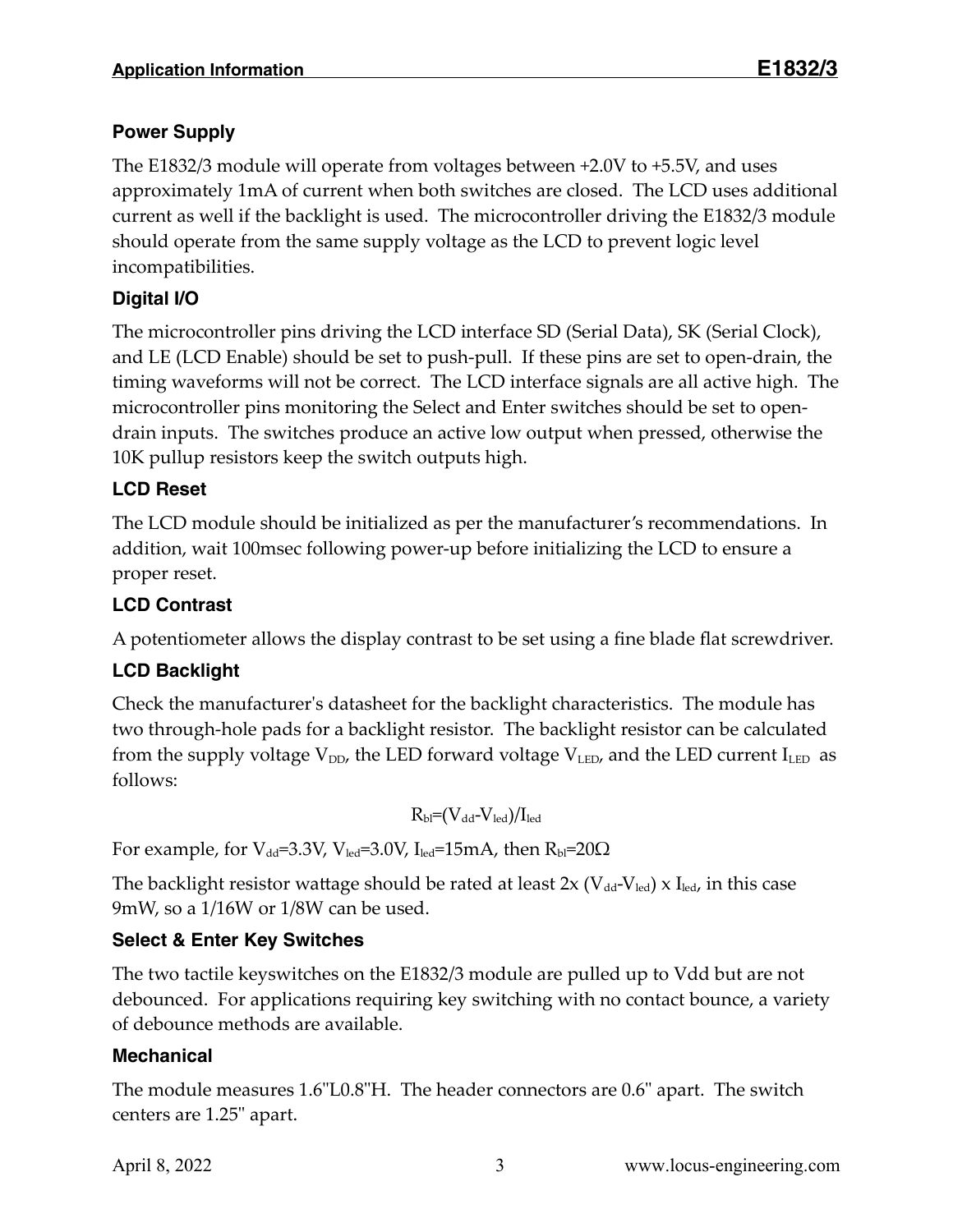| Pin# | <b>Name</b>     | <b>Function</b>                                       |
|------|-----------------|-------------------------------------------------------|
| 1    | 0V              | Ground                                                |
| 2    | $V_{+}$         | $+2.0V$ to $+5.5V$                                    |
| 3    | SD <sub>1</sub> | Serial data, 8 bits + register select bit             |
| 4    | <b>SK</b>       | Serial clock, 8 pulses, 40MHz maximum                 |
| 5    | LE              | LCD enable pulse, active high, typically 3 µsec       |
| 6    | <b>SL</b>       | Select switch, active low with 10K pullup to $V_{DD}$ |
| 7    | EN              | Enter switch, active low with 10K pullup to $V_{DD}$  |

**Table 3. Microcontroller Interface Pin Descriptions**

**Table 4. LCD Interface Pin Descriptions**

| Pin#   | <b>Name</b> | <b>Function</b>                                                                   |
|--------|-------------|-----------------------------------------------------------------------------------|
| 1      | 0V          | Ground                                                                            |
| 2      | $V^+$       | $+2.0V$ to $+5.0V$                                                                |
| 3      | <b>VC</b>   | Contrast voltage adjusted by trimpot                                              |
| 4      | <b>RS</b>   | Register Select, low for commands, high for data                                  |
| 5      | <b>RW</b>   | Read/Write internally tied low for writes only                                    |
| 6      | LE          | Latch Enable active high pulse after data D0-D7 and<br>Register Select are loaded |
| $7-14$ | $D0-D7$     | Data, 8 bits                                                                      |
| 15     | $L+$        | Backlight LED anode                                                               |
| 16     | $L_{\tau}$  | Backlight LED cathode                                                             |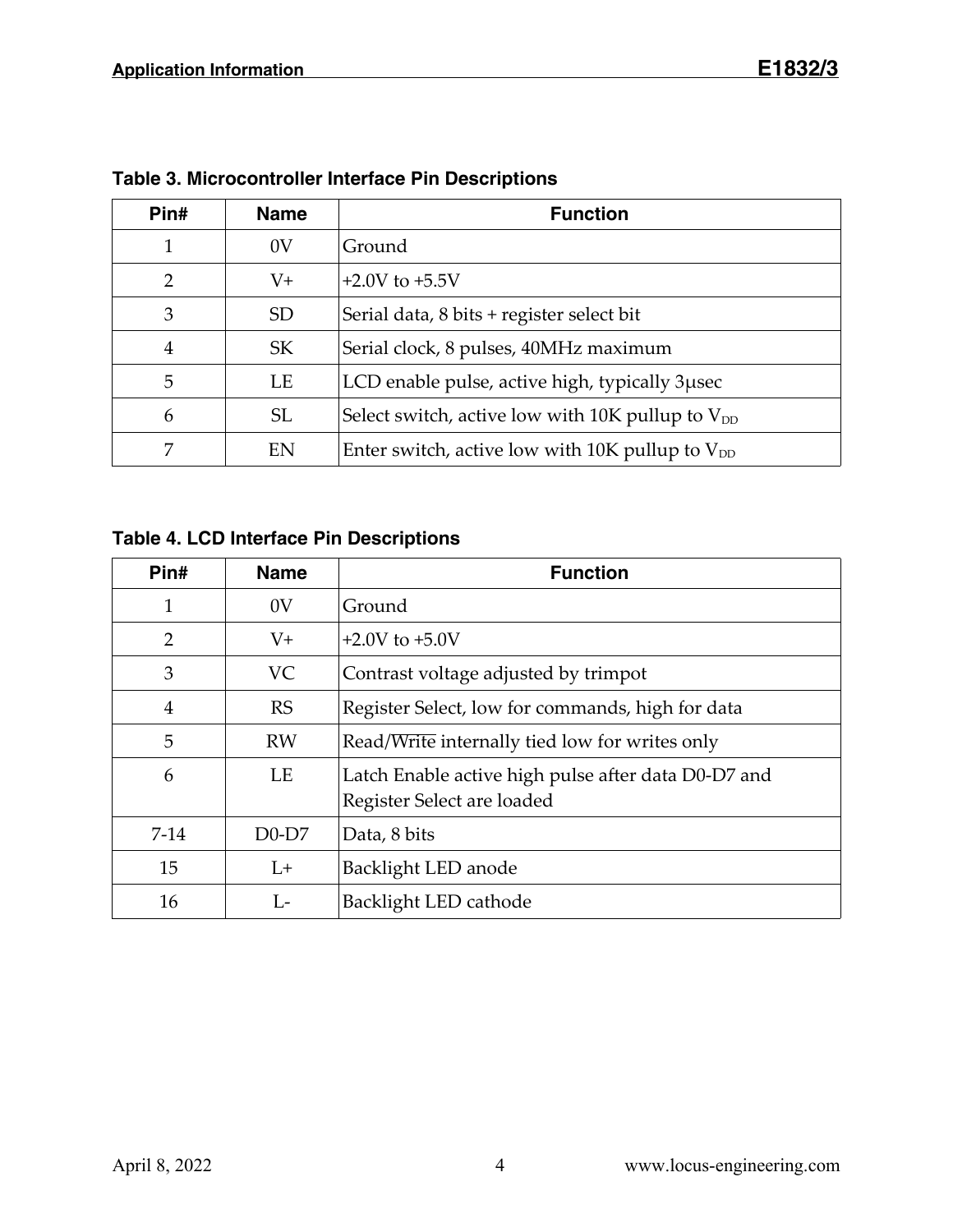#### **Module Operation- LCD Interface**

Most alphanumeric displays have a parallel data interface based on the HD44780 LCD driver or equivalent. These displays have either 14 or 16 pins depending on the presence of a LED backlight which uses the last two pins. Of these pins, 11 signal lines are needed to communicate instructions or character data. To reduce the microcontroller port pin count, the E1832/3 display interface converts serial data from the microcontroller to parallel data at the LCD using only 3 pins at the microcontroller side. The typical module connection is as follows, however if it is different from your LCD, simply connect the pins according to function rather than by pin number.

The alphanumeric LCDs have a pair of module power pins 0V and V+, a contrast input VC, eight data pins D0-D7, a register select input RS for instruction write or character write, a read/write input RW, an enable input E, and optionally a pair of LED backlight power pins L+ and L-. LCD module power is usually +3.3V or +5.0V, and the contrast voltage is set between the supply voltage and ground using the contrast potentiometer on the E1832/3 module. The eight data pins are used for writing instruction or character data depending on the state of the register select input. As the LCD will be written to only, the RW line is internally grounded on the E1832/3 module. Once the eight data bits and register select line to the LCD are stable, the enable line is pulsed which executes the write function.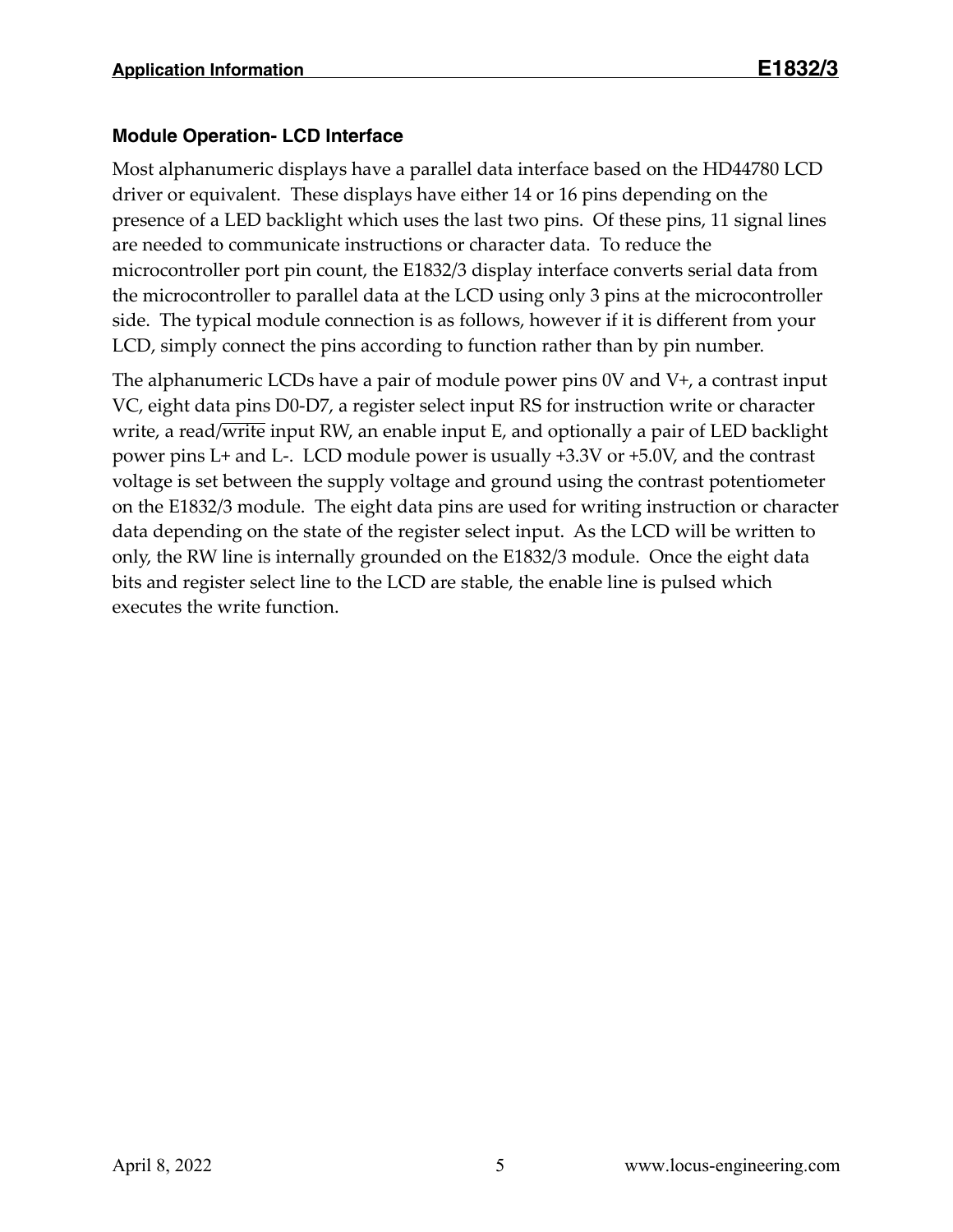#### **Module Selection and Connections**

The E1832/3 module allows a simple connection to any alphanumeric character LCD on a protoboard. Use a 7 pin male-male header for the input side, and a 14/16 pin header on the LCD side. For the most common LCDs with the 14/16 pin connection at the top of the display, use the E1833 module. The E1833 can also be mounted behind this display. Use the E1832 for LCDs with the 14/16 pin connection at the bottom of the display.



**Figure 2. E1832/3 Module Connection**



**Figure 3. E1833 Breadboard Connection**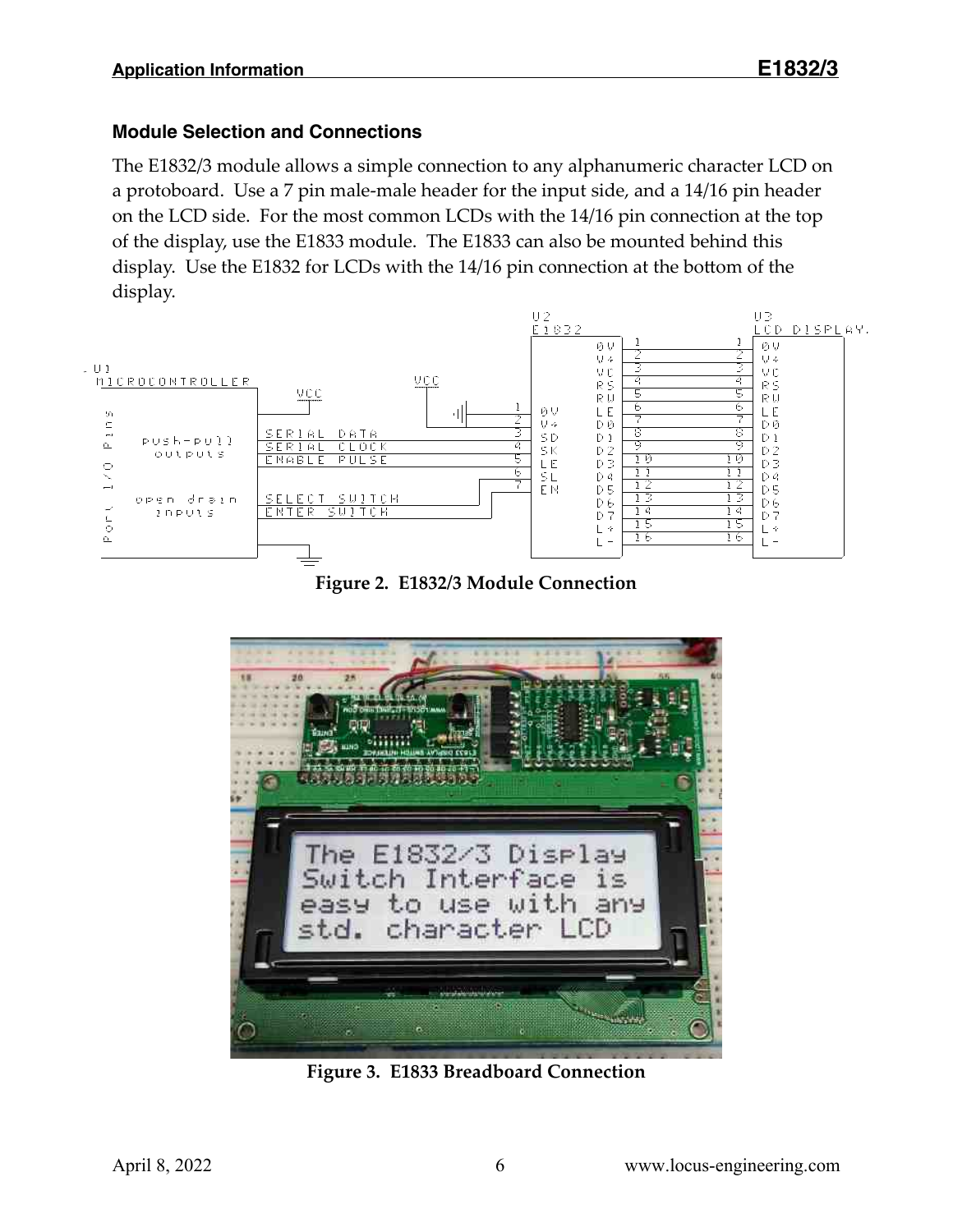#### **LCD Interface Timing**

The timing and signal states timing is provided in Figure 4. The microcontroller port pins are set high or cleared low according to the timing diagram. In detail, a byte is shifted serially out of a port pin, most significant bit D7 first to the serial data input SD of the E1832/3 module. For each of the D7-D0 bits, another port pin to the module clock input SK is pulsed which shifts the serial data into the serial to parallel shift register on the E1832/3 module. Following the eight bits D7-D0, the register select bit is sent; this bit tells the LCD whether the byte represents character data or an instruction. Note that there is no clock pulse for this  $9<sup>th</sup>$  bit. At this point, the byte is available at the LCD module as well as the register select setting. Following a short 3  $\mu$ sec delay, a 3<sup>rd</sup> port pin to the module enable input LE is pulsed active high for 3µsec to load the LCD data and register select information and start the operation. Most LCD operations such as character writes and character placement require about 40µsec after the LE pulse to complete before the next operation can start. LCD initialization instructions such as resetting and homing the cursor can take several milliseconds. Check the LCD datasheet and add sufficient timing margin (1.5x to 2x) to ensure stable operation.



**Figure 4. E1832/3 Signal Timing**

The timing information presented is typical, however check the LCD module's characteristics to ensure that the timing requirements are met, otherwise there will be missing characters or erratic operation. The serial data to the E1832/3 module can be clocked in at up to 45MHz to load the serial to parallel shift register with the data bits D7-D0 and the register select bit. Following this, a short setup time  $T_{su}$  of a few usec is required before pulsing the enable line active high for a period  $T_{\text{enable}}$  of a few usec. Even with the LCD module being busy for several tens of microseconds for each operation, character writes can be done up to 16,000 characters per second. A complete update of a four line by 20 character display would take about 5msec assuming 60µsec per character. The serial interface has minimal impact on LCD update rates while reducing port I/O requirements with only a small amount of additional coding.